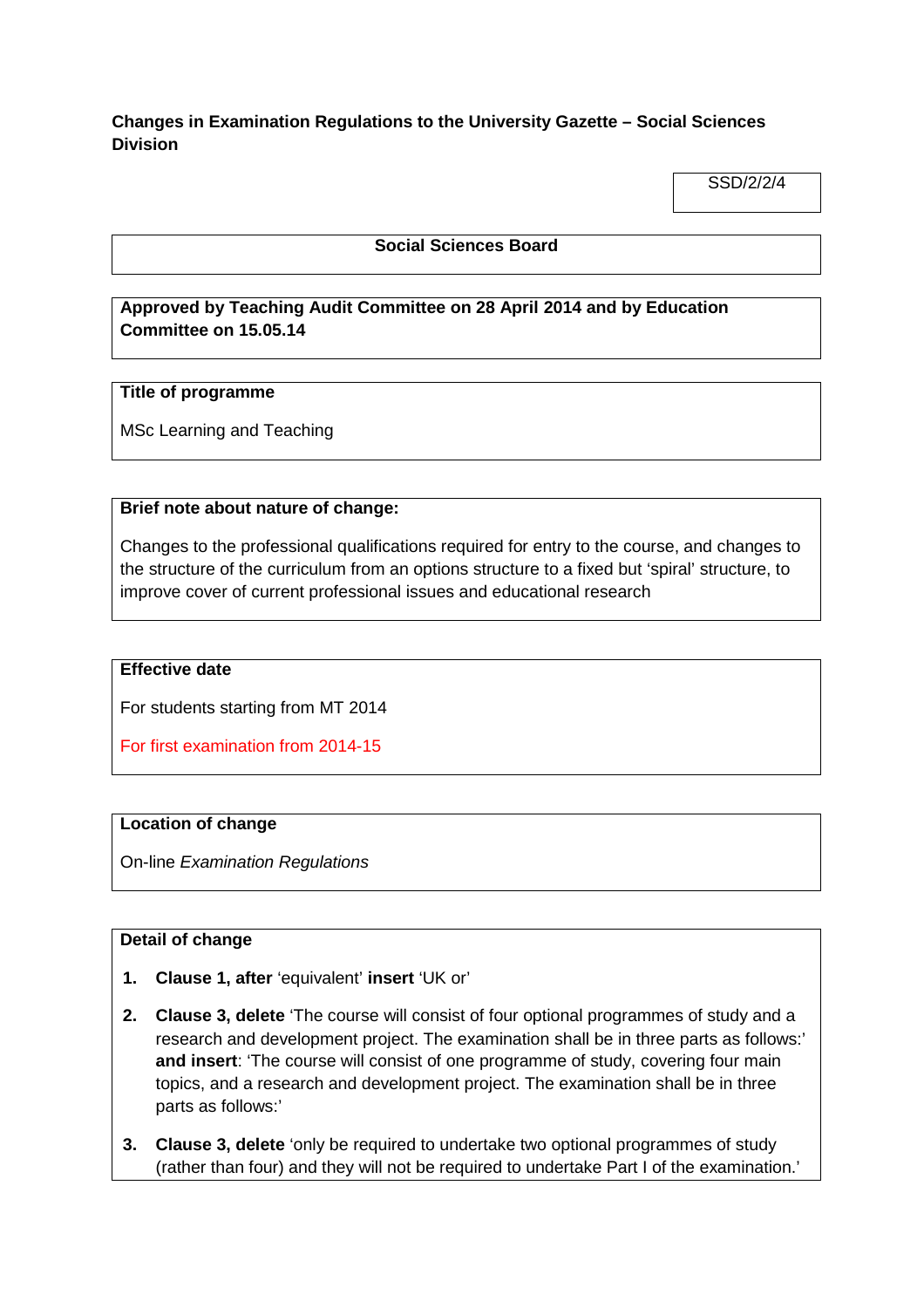**and insert** 'be exempt from Part I of the programme.'

- **4. Clause 4, delete** 'first and second options studied' **and insert** 'Part I elements of the topics of the programme of study taken'
- **5. Clause 5, delete** 'third and fourth options studied by the candidate (or their first and second options if the candidate is exempted from Part I).' **and insert** 'Part II elements of the topics of the programme of study taken by the candidate.'
- **6. Clause 7, delete** 'only be required to undertake two optional programmes of study (rather than four). Such candidates will also'
- **7. Clause 7, delete** 'the first and second options studied by each candidate' **and insert** 'Part II elements of the topics of the programme of study'

## **8. After Schedule delete:**

**'**Options:

Learners and learning

Responsive teaching

Learners, diversity and inclusion

Professional communities and networks'

**and insert:**

'Programme of study:

## **Teachers and Learners**

Part I: Teacher identity and agency

Part II: Pupil identity and agency

## **Curriculum, pedagogy and assessment**

Part I: Curriculum, pedagogy and assessment - introduction

Part II: Mediation, alignment and assessment design

## **Responding to pupils**

Part I: Learners, diversity and inclusion

Part II: Motivation and task design